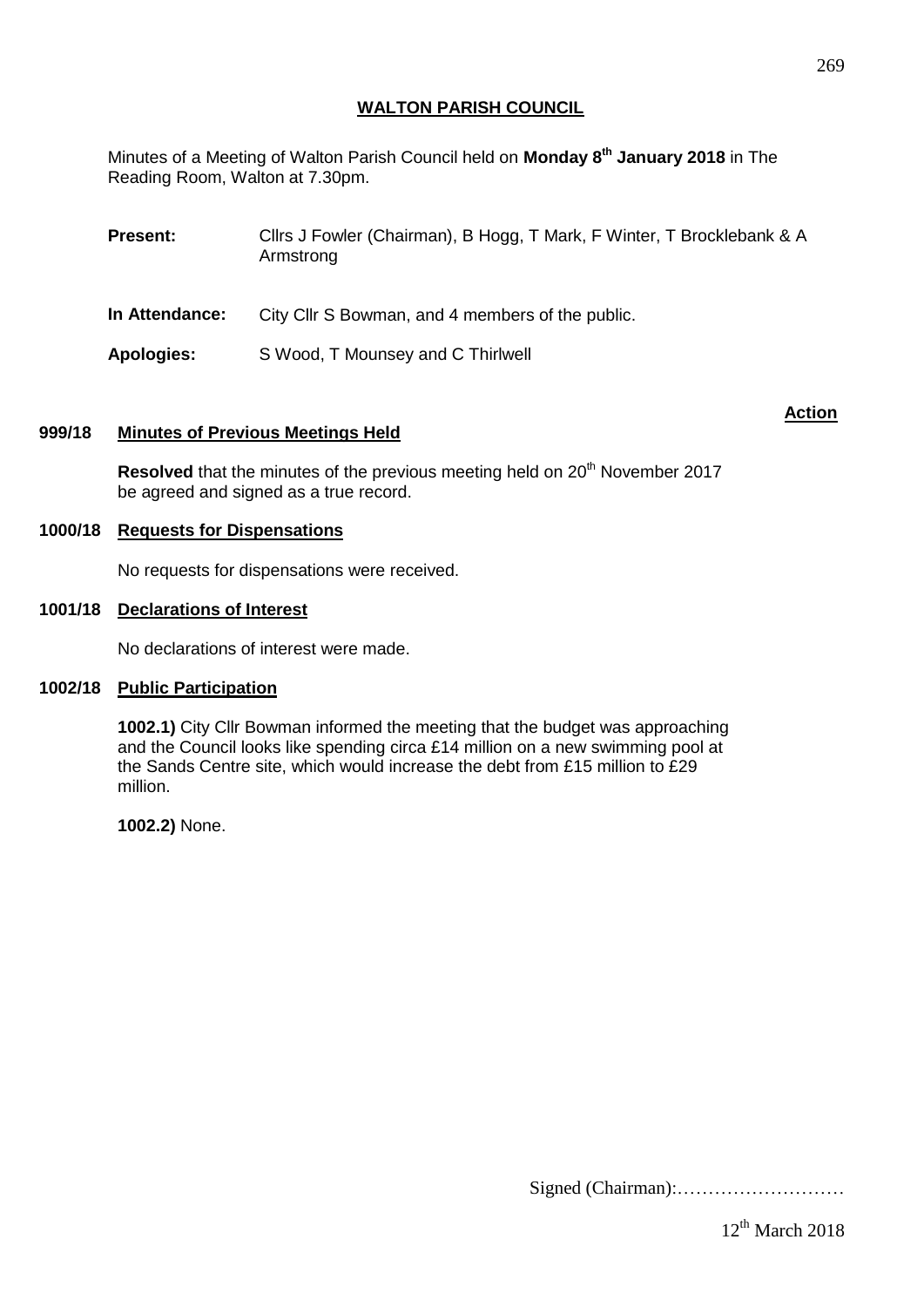**TM**

**JF**

# **1003/18 Village Green and Common Land**

#### **1003.1) Village Green Inspections**

Cllr Mark provided the latest Village Green inspections, and these were read in conjunction with the former clerk's email from November 2015 regarding the requirements. Parish Council to consider action required in light of these reports. Cllr Mark to also make some recommendations regarding the inspections torectify any issues.

# **1003.2) Drainage on the Village Green**

It was noted that this has improved near the track leading to Walton Cottage following the Council "sucking out" and clearing the drains. To monitor this and see if it makes any long term improvement, and to also consider using an independent contractor to use a camera to try and help solve the problem.

#### **1003.3) Track Leading to Walton Cottage**

Discussed the issue generally and the parties responsible. Decided it was the users responsibility to look after the state of the track within reason and to use a reasonable product.

| 1003.4) Play Area Inspection - Insurance Requirements    | CT/TB/BH |
|----------------------------------------------------------|----------|
| CT to confirm and councillors to act on last inspection. | / FW     |

#### **1003.5) Pub Update**

It was noted that Mr & Mrs Davies have been fined £1,500 and will also have to pay legal costs. The inspector will monitor the situation with a visit.

# **1004/18 Planning Matters**

**1004.1)** Matter discussed. No objections.

#### **1005/18 Outside Bodies**

#### **Walton Village Hall Management Committee** –

 Cllr Winter provided an update and thanked all those involved with putting up and taking down the Christmas tree which we all agreed looked great.

#### **Save our Pub** –

• This issue has been covered in other discussions during the meeting.

#### **1006/18 Financial Matters**

| 1006.1 & 2) Accounts & Expenditure<br>CT to deal.                                                                                                        |         |
|----------------------------------------------------------------------------------------------------------------------------------------------------------|---------|
| 1006.3) Precept<br>Discussed the matters arising and agreed to keep the precept at £5,500. Cllr<br>Fowler to submit promptly as the deadline is 12/1/18. | CT / JF |
| 1006.4) Relocation of Bank Account                                                                                                                       | JF / TB |
|                                                                                                                                                          |         |

 $12<sup>th</sup>$  March 2018